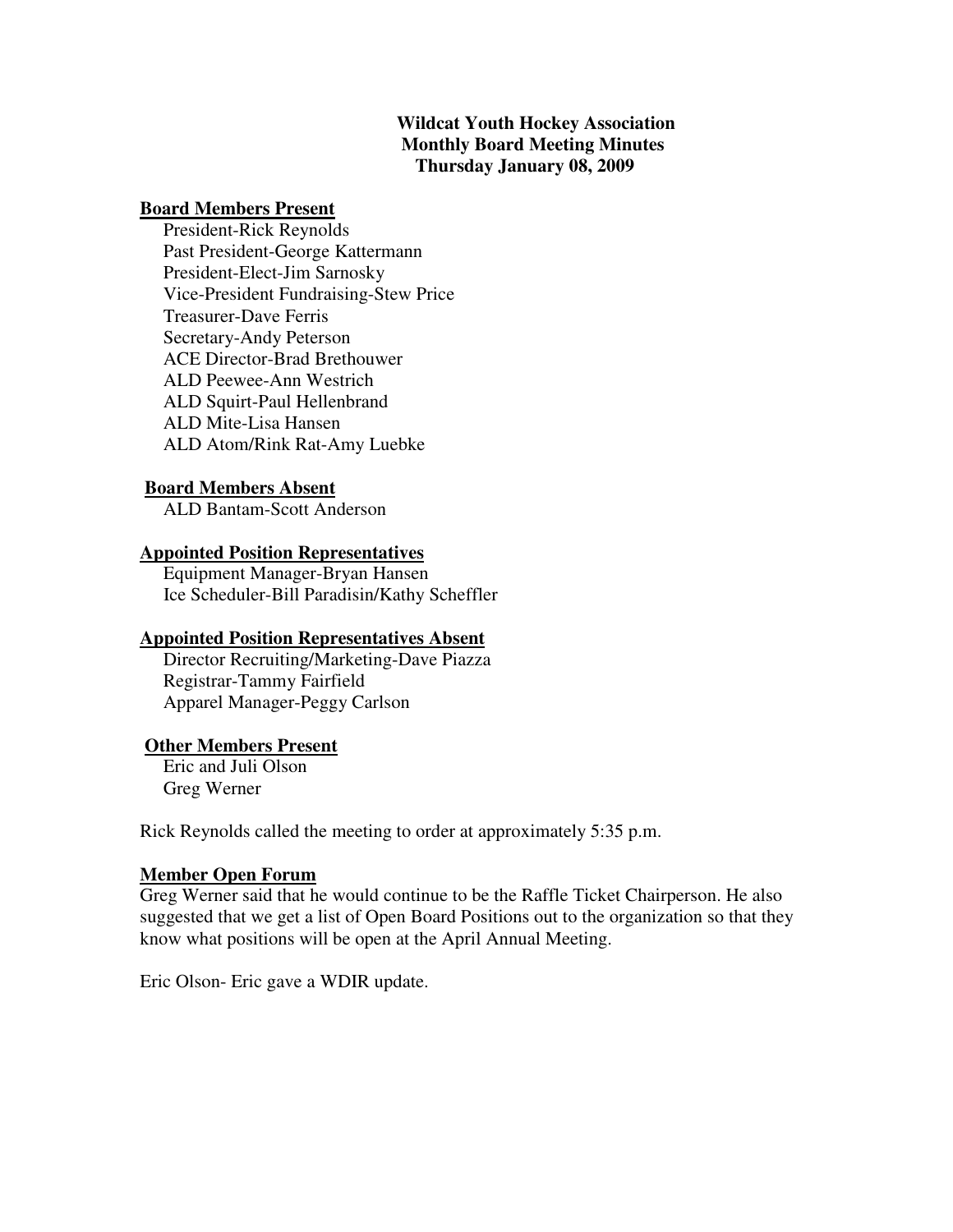## **Additions to the agenda**

None

Ann Westrich made a motion to approve the agenda, George Kattermann seconded. Motion carried unanimously.

#### **Approval of prior meeting minutes**:

Dave Ferris made a motion to approve the December meeting minutes, Ann Westrich seconded. Motion carried unanimously.

#### **Treasurer-Dave Ferris**

Dave Ferris (e-mailed report). Ann Westrich made a motion to approve the list of unpaid bills, George Kattermann seconded. Motion carried unanimously.

## **Reports/updates**:

**Treasurer's Report:** E-mailed report attached. Discussed.

# **Equipment Report:**

Nothing to report.

**Fundraising Report:**

Nothing to report.

## **Apparel Report:**

Nothing to report.

## **Registrar's Report:**

Nothing to report.

## **Ice Scheduler's Report:**

Nothing to report.

## **Bantam ALD Report:**

Captain concerns discussed.

## **Peewee ALD Report:**

Nothing to report.

#### **Squirt ALD Report:** Nothing to report.

**Mite ALD Report:** Nothing to report.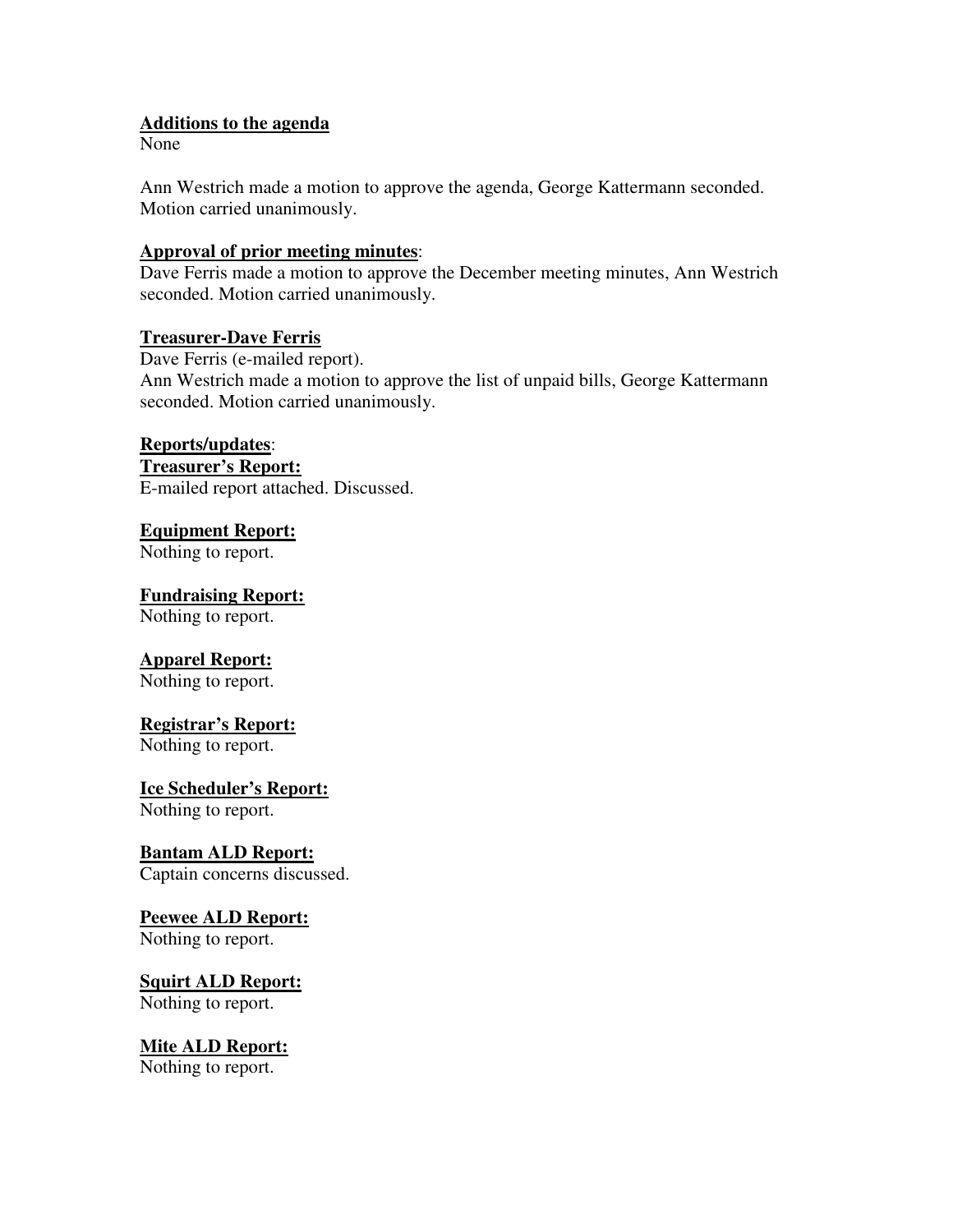## **Atom/Rink Rat ALD Report:**

Nothing to report.

**Marketing Director Report:**

Nothing to report.

**ACE Director Report:** Nothing to report.

## **LTP Report:**

Nothing to report.

## **New Business**

Annual Meeting-Lisa Hansen gave a list of possible dates for the Annual Membership Meeting/Awards Banquet 04/16/08, 04/23/08, and 04/30/08. Would like to have format basically the same as last year except moving the meeting to the Old Auditorium because of the distraction with kids running around. She will check with Brian Smith and finalize a date.

Warning Letter-Rick Reynolds. The Bantam ALD gave the parent a warning and explained to the parent the Zero Tolerance policy. The board will be sending the parent a Warning Letter.

Web Site- Stew Price was unable to give the power point presentation and was going to e-mail the presentation to the board members regarding the possibility of Puck Systems. The board discussed the Puck Systems version vs. our current website. George Kattermann made a motion to go with Puck Systems full custom service fee and to start immediately, Jim Sarnosky seconded. The board voted 5 yes 0 no 4 abstained.

Transition Plan-Hold until February meeting.

# **Old Business**

None

# **Master Calendar**

\*Board Meeting Thursday February 12th at 6:00 p.m. at Rex's Innkeeper Waunakee.

# **Newsletter items**

\*Board Meeting Thursday February 12th at 6:00 p.m. at Rex's Innkeeper Waunakee.

\*LTP dates and times and volunteer hours.

\*WDIR update.

\*Used Equipment. You can drop off used equipment anytime contact Bryan Hansen.

Ann Westrich made a motion to adjourn the meeting, Dave Ferris seconded. Motion carried unanimously. The meeting adjourned at approximately 7:40 p.m.